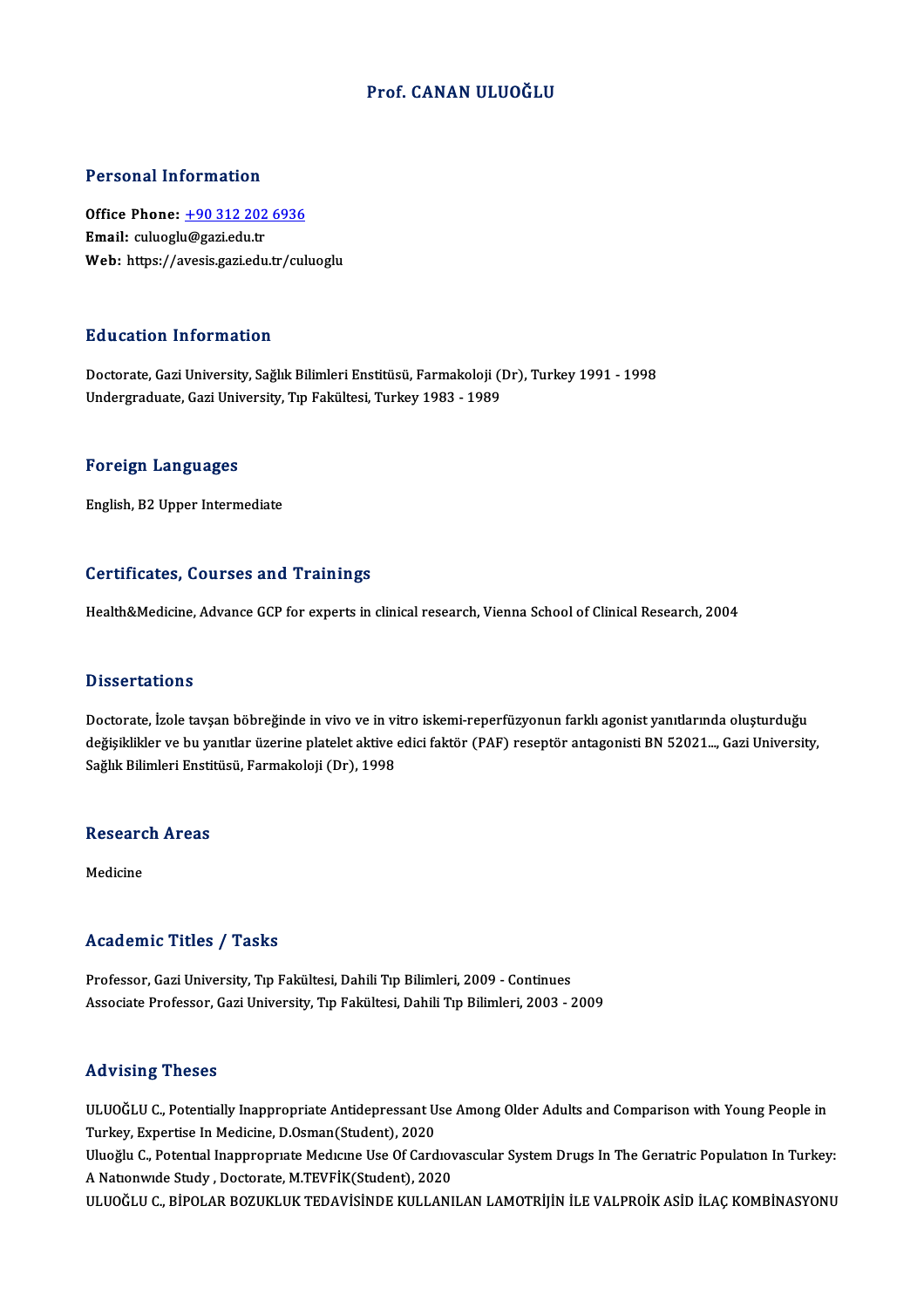ARASINDAKİ ETKİLEŞMENİN FARMAKOKİNETİK VE İLAÇ EFİKASİTESİ YÖNÜNDEN DEĞERLENDİRİLMESİ, Expertise In<br>Madisine B YÜCEL (Student), 2010 ARASINDAKİ ETKİLEŞMENİN FARM<br>Medicine, B.YÜCEL(Student), 2010<br>ULUQĞLU C. Venlafaksin kullanan e ARASINDAKİ ETKİLEŞMENİN FARMAKOKİNETİK VE İLAÇ EFİKASİTESİ YÖNÜNDEN DEĞERLENDİRİLMESİ, Expertise In<br>Medicine, B.YÜCEL(Student), 2010<br>ULUOĞLU C., Venlafaksin kullanan depresyon hastalarında farmakokinetik, klinik etki ve ad

Medicine, B.YÜCEL(Student), 2010<br>ULUOĞLU C., Venlafaksin kullanan depresyon hastalarında farmakokinetik, klinik etki ve advers etkilerde zaman bağımlı<br>değişikliklerin incelenmesi, Doctorate, N.AKGÜL(Student), 2009 ULUOĞLU C., Venlafaksin kullanan depresyon hastalarında farmakokinetik, klinik etki ve advers etkilerde zaman bağı<br>değişikliklerin incelenmesi, Doctorate, N.AKGÜL(Student), 2009<br>ULUOĞLU C., VENLAFAKSİN KULLANAN DEPRESYON H

değişikliklerin incelenmesi, Doctorate, N.AKGÜL(Student), 2009<br>ULUOĞLU C., VENLAFAKSİN KULLANAN DEPRESYON HASTALARINDA FARMAKOKİNETİK, KLİNİK E<br>ETKİLERDE ZAMAN BAĞIMLI DEĞİŞİKLİKLERİN İNCELENMESİ, Doctorate, N.Akgül(Studen ULUOĞLU C., VENLAFAKSİN KULLANAN DEPRESYON HASTALARINDA FARMAKOKİNETİK, KLİNİK ETKİ VE AD<br>ETKİLERDE ZAMAN BAĞIMLI DEĞİŞİKLİKLERİN İNCELENMESİ, Doctorate, N.Akgül(Student), 2009<br>ULUOĞLU C., Bipolar bozukluk tedavisinde kull

etkiles zaman Bağımlı Değişikliklerin incelenmesi, Doctorate, N.Akgül(Student), 2009<br>ULUOĞLU C., Bipolar bozukluk tedavisinde kullanılan lamotrijin ile valproik asid ilaç kombinasyonu arasındaki<br>etkileşmenin farmakokinetik ULUOĞLU C., Bipolar bozukluk tedavisinde kullanılan lamotrijin ile valproik asid ilaç kombinasyonu arasındaki

ULUOĞLU C., Majör depresif bozukluk tanısı almış hastalarda plazma sitalopram/N-desmetilsitaropram konsantrasyonu , 2009<br>ULUOĞLU C., Majör depresif bozukluk tanısı almış hastalarda plazma sitalopram/N-desmetilsitaropram konsantrasy<br>sitaloprama verilen yanıt ve taşıyıcı P-glikoprotein polimorfizmi arasındaki ilişkilerin değerlendirilmesi ULUOĞLU C., Majör depresif bozukl<br>sitaloprama verilen yanıt ve taşıyıcı<br>Medicine, G.ÖZBEY(Student), 2007

# Medicine, G.ÖZBEY(Student), 2007<br>Articles Published in Journals That Entered SCI, SSCI and AHCI Indexes

- rticles Published in Journals That Entered SCI, SSCI and AHCI Indexes<br>I. Serum N-Desmethylcitalopram Concentrations are Associated with the Clinical Response to<br>Citaloppam of Patients with Major Doppession Citalopram of Patients with Major Depression<br>ÖZBEY G., Yucel B., Bodur N. E. , Taycan S. E. , Arslan T., Cerit N., YÜKSEL N., Guzey I. C. , ULUOĞLU C. Serum N-Desmethylcitalopram Concentrations are Associated with the Clinical Respons<br>Citalopram of Patients with Major Depression<br>ÖZBEY G., Yucel B., Bodur N. E. , Taycan S. E. , Arslan T., Cerit N., YÜKSEL N., Guzey I. C. Citalopram of Patients with Major Depression<br>ÖZBEY G., Yucel B., Bodur N. E. , Taycan S. E. , Arslan T., Cerit N., YÜKSEL N., Guzey I. C. ,<br>PSYCHIATRY INVESTIGATION, vol.15, no.3, pp.313-319, 2018 (Journal Indexed in SCI)<br>
- II. Influence of ABCB1 polymorphisms and serum concentrations on venlafaxine response in patients<br>with major depressive disorder PSYCHIATRY INVESTIGATION, vol.15<br>Influence of ABCB1 polymorphis<br>with major depressive disorder<br>ÖZPEV C. Colikel E.C. Cumureu B. E ÖZBEYG.,CelikelF.C. ,CumurcuB.E. ,KanD.,YucelB.,HasbekE.,PercinF.E. ,Guzey I.C. ,ULUOĞLUC. with major depressive disorder<br>ÖZBEY G., Celikel F. C. , Cumurcu B. E. , Kan D., Yucel B., Hasbek E., Percin F. E. , Guzey I. C. , U.<br>NORDIC JOURNAL OF PSYCHIATRY, vol.71, no.3, pp.230-237, 2017 (Journal Indexed in SCI)<br>AP
- III. ABCB1 C3435T polymorphism is associated with susceptibility to major depression, but not with a clinical response to citalopram in a Turkish population NORDIC JOURNAL OF PSYCHIATRY, vol.71, no.3, pp.230-237, 20<br>ABCB1 C3435T polymorphism is associated with suscep<br>clinical response to citalopram in a Turkish population<br>ÖZPEV C. Yugel B. Taygan S. E., Kan D. Bodur N. E., Arg ABCB1 C3435T polymorphism is associated with susceptibility to major depression, but not with<br>clinical response to citalopram in a Turkish population<br>ÖZBEY G., Yucel B., Taycan S. E. , Kan D., Bodur N. E. , Arslan T., PERÇ clinical response to citalopram in a Turkish population<br>ÖZBEY G., Yucel B., Taycan S. E. , Kan D., Bodur N. E. , Arslan T., PERÇİN F. E. , YÜKSEL N.,<br>PHARMACOLOGICAL REPORTS, vol.66, no.2, pp.235-238, 2014 (Journal Indexed ÖZBEY G., Yucel B., Taycan S. E. , Kan D., Bodur N. E. , Arslan T., PERÇİN F. E. , YÜKSEL N., Guzey C., ULUOĞL<br>PHARMACOLOGICAL REPORTS, vol.66, no.2, pp.235-238, 2014 (Journal Indexed in SCI)<br>IV. Has Melatonin Protective E
- PHARMACOLOGICAL REPORTS, vol.66, no.2, pp.235-238, 2014 (Journal Indexed in SCI)<br>Has Melatonin Protective Effects on Irradiated Rat Pineal Gland? Cronobiologic and Electron<br>Microscobic Study

ELMASÇ.,ErdoganD.,GoktasG.,ULUOĞLUC.,GuneyY.,OzbeyG.,HicsonmezA.,YucelB.,ÖZKANS.,SenerD. Microscobic Study<br>ELMAS Ç., Erdogan D., Goktas G., ULUOĞLU C., Guney Y., Ozbey G., Hicsonmez A., Yucel B., ÖZKAN S., Sener D.<br>KAFKAS UNIVERSITESI VETERINER FAKULTESI DERGISI, vol.19, no.1, pp.153-160, 2013 (Journal Indexed ELMAS Ç., Erdogan D., Goktas G., ULUOĞLU C., Guney Y., Ozbey G., Hicson, KAFKAS UNIVERSITESI VETERINER FAKULTESI DERGISI, vol.19, no.1, V.<br>V. DRUG RESEARCH IN THE ELDERLY PEOPLE WITH DEMENTIA

- KAFKAS UNIVERSITESI V<br><mark>DRUG RESEARCH IN TI</mark><br>ULUOĞLU C., GÜNEY H. Z.<br>TURKISH IQURNAL OF CE V. DRUG RESEARCH IN THE ELDERLY PEOPLE WITH DEMENTIA<br>ULUOĞLU C., GÜNEY H. Z.<br>TURKISH JOURNAL OF GERIATRICS-TURK GERIATRI DERGISI, vol.13, pp.61-69, 2010 (Journal Indexed in SCI) ULUOĞLU C., GÜNEY H. Z.<br>TURKISH JOURNAL OF GERIATRICS-TURK GERIATRI DERGISI, vol.13, pp.61-69, 2010 (Journal Indexed in SC<br>VI. Influence of genetic polymorphisms, smoking, gender and age on CYP1A2 activity in a Turkish
- TURKISH JOU<br>Influence of<br>population<br>Cunes A. Ork Influence of genetic polymorphisms, smoking, gender and age on C<br>population<br>Gunes A., Ozbey G., Vural E. H. , ULUOĞLU C., Scordo M. G. , Zengil H., Dahl M.<br>PHAPMACOCENOMICS. val.10, po 5, pp.769,779,2009 (Journal Indoved i

population<br>Gunes A., Ozbey G., Vural E. H. , ULUOĞLU C., Scordo M. G. , Zengil H., Dahl M.<br>PHARMACOGENOMICS, vol.10, no.5, pp.769-778, 2009 (Journal Indexed in SCI)<br>Day and Night Effect of Single Dose of Jonising Bodiation

### Gunes A., Ozbey G., Vural E. H. , ULUOĞLU C., Scordo M. G. , Zengil H., Dahl M.<br>PHARMACOGENOMICS, vol.10, no.5, pp.769-778, 2009 (Journal Indexed in SCI)<br>VII. Day and Night Effect of Single Dose of Ionising Radiation a PHAR<br>Day<br>Rats<br>Cures Day and Night Effect of Single Dose of Ionising Radiation and Melatonin Treatment of Lung Tissue of<br>Rats<br>Guney Y., ULUOĞLU C., Hicsonmez A., ÖZEL TÜRKCÜ Ü., Ozbey G., Bilgihan A., Andrieu M. N. , GÜNEY H. Z. , Zengil H.<br>TU

Rats<br>Guney Y., ULUOĞLU C., Hicsonmez A., ÖZEL TÜRKCÜ Ü., Ozbey G., Bilgihan A., Andrieu M. N. , GÜNEY H. Z. , Ze<br>TURKISH JOURNAL OF BIOCHEMISTRY-TURK BIYOKIMYA DERGISI, vol.33, no.3, pp.104-110, 2008 (Journal<br>Indeved in SC Guney Y., ULUO<br>TURKISH JOURN<br>Indexed in SCI)

# Articles Published in Other Journals

rticles Published in Other Journals<br>I. Melatonin and its Role in Gastrointestinal Pathologies<br>CÜVELM G. Skandarava A. W.UQČLU.C Melatonin and its Role in Gastrointes<br>GÜVEL M. C., Skenderova A., ULUOĞLU C.<br>CAZI MEDICAL IQUBNAL, vol 32, po 44, p. GÜVEL M. C. , Skenderova A., ULUOĞLU C.<br>GAZI MEDICAL JOURNAL, vol.32, no.4A, pp.680-685, 2021 (Journal Indexed in ESCI)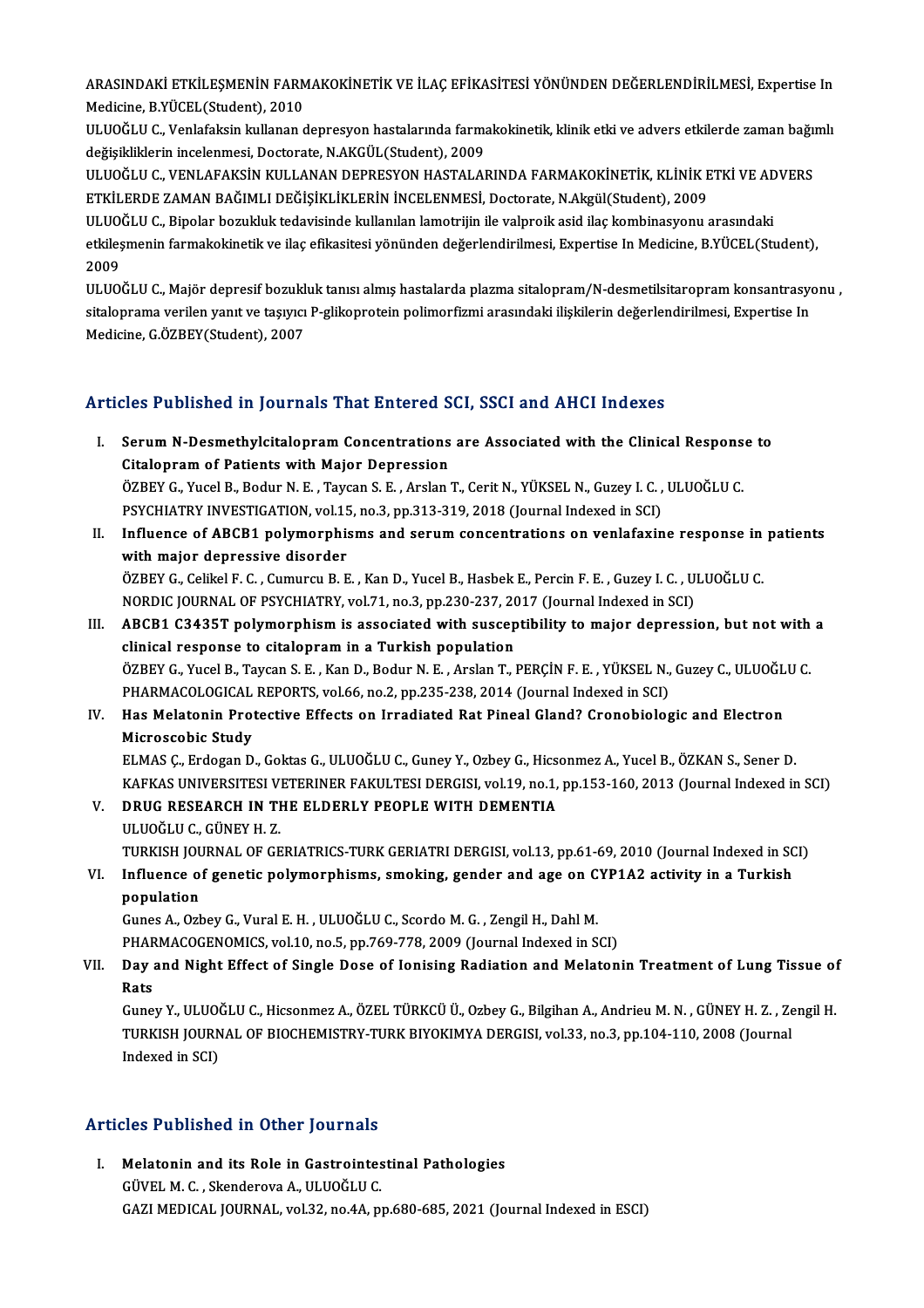### II. EVALUATING OF TWO TYPE OF CYCLOSPORINE-A CONTAINING NANOSUSPENSION FOR OPHTHALMIC<br>ADMINISTRATION EVALUATING OF T<br>ADMINISTRATION<br>Duran T. KABAKUS C EVALUATING OF TWO TYPE OF CYCLOSPORINE-A CONTAINING N.<br>ADMINISTRATION<br>Duran T., KARAKUŞ O., Degim T., Eser B., Sezigen S., Guney Z., ULUOĞLU C.<br>JOUPNAL OF PASIC AND CLINICAL HEALTH SCIENCES .vol 5, po 3, pp.107

ADMINISTRATION<br>Duran T., KARAKUŞ O., Degim T., Eser B., Sezigen S., Guney Z., ULUOĞLU C.<br>JOURNAL OF BASIC AND CLINICAL HEALTH SCIENCES, vol.5, no.3, pp.107-116, 2021 (Journal Indexed in ESCI)<br>Prenalat Tanı ve Etik Duran T., KARAKUŞ O., Degim T., Eser B., Sezigen S., Guney Z., ULUOĞLU C.<br>JOURNAL OF BASIC AND CLINICAL HEALTH SCIENCES, vol.5, no.3, pp.107<br>III. Prenalat Tanı ve Etik<br>ULUOĞLU C.

JOURNAL OF<br><mark>Prenalat Ta</mark><br>ULUOĞLU C.<br>Turkiya Klini

Turkiye Klinikleri J Med Genet-Special Topics, vol.3, no.1, pp.5-9, 2018 (Other Refereed National Journals) IV. SEÇMELİ STAJLARIN OLUŞTURULMASI GAZİ TIP ÖRNEĞİ

- Turkiye Klinikleri J Med Genet-Special Topics, vol.3, no.1, pp.5-9, 2018 (Other Refereed National Journals)<br>SEÇMELİ STAJLARIN OLUŞTURULMASI GAZİ TIP ÖRNEĞİ<br>BUDAKOĞLU I. İ. , COŞKUN Ö., ULUOĞLU C., AYHAN M. S. , ÖZKAN S., Ç SEÇMELİ STAJLARIN OLUŞTURULMASI GAZİ TIP ÖRNEĞ<br>BUDAKOĞLU I. İ. , COŞKUN Ö., ULUOĞLU C., AYHAN M. S. , ÖZK.<br>Tıp Eğitimi Dünyası, 2013 (Other Refereed National Journals)<br>Conatik arastırmaların etik yönüye bir örnek üzerinde BUDAKOĞLU I. İ. , COŞKUN Ö., ULUOĞLU C., AYHAN M. S. , ÖZKAN S., ÇAĞLAR K., KALKANCI A., GÖZİL R., (<br>Tıp Eğitimi Dünyası, 2013 (Other Refereed National Journals)<br>V. Genetik araştırmaların etik yönüve bir örnek üzerinden bi
- Tıp Eğitimi Dünyası, 2013 (Other Refereed National Journals)<br>Genetik araştırmaların etik yönüve bir örnek üzerinden bilgilendirilmiş gönüllü ol<br>ULUOĞLU C., AKARSU A. N. , PERÇİN F. E.<br>DEÜ Tıp Fakültesi Dergisi, vol.21, no. Genetik araştırmaların etik yönüve bir örnek üzerinden bilgilendirilmiş gönüllü ol<br>ULUOĞLU C., AKARSU A. N. , PERÇİN F. E.<br>DEÜ Tıp Fakültesi Dergisi, vol.21, no.3, pp.207-214, 2007 (Other Refereed National Journals)<br>Psikiy ULUOĞLU C., AKARSU A. N. , PERÇİN F. E.<br>DEÜ Tıp Fakültesi Dergisi, vol.21, no.3, pp.207-214, 2007 (Othe<br>VI. Psikiyatrik hastalıklarda polifarmasi ne zaman akılcıdır<br>III HOĞLU C
- DEÜ Tıp Fak<br><mark>Psikiyatrik</mark><br>ULUOĞLU C.<br>Klinik Beikiy ULUOĞLU C.<br>Klinik Psikiyatri Dergisi, vol.10, pp.157-170, 2007 (Other Refereed National Journals)

### Books&Book Chapters

- ooks & Book Chapters<br>I. İnsülin analoglarının farmakokinetik ve farmakodinamik özellikleri<br>III HOČLUC is & Book<br>İnsülin ana<br>ULUOĞLU C.<br>in: Hull otkili ULUOĞLU C.<br>in: Hızlı etkili insülinler ve insülin pompa tedavisi, İlhan Yetkin, Editor, Cinius Yayınları, pp.60-64, 2018
- II. Psikiyatri açısından farmakogenetik ULUOĞLUC.,YaşarÜ.,BABAOĞLUM.Ö. in: Psikofarmakoloji, Nevzat Yüksel, Editor, ADA Basın Yayın Ltd Ştı, pp.607-625, 2016

### Refereed Congress / Symposium Publications in Proceedings

efereed Congress / Symposium Publications in Proceedings<br>I. A Novel Assessment Tool For Clinical Reasoning Skill In Rational Drug Use Training: "ContExtended<br>Overtions" A Novel Ass.<br>Questions"<br>Cookin Ö A Novel Assessment Tool For Clinical Reas<br>Questions"<br>Coşkun Ö., Kıyak Y. S. , Uluoğlu C., Budakoğlu I. İ.<br>26th National and 1st International Pharmacale **Questions"**<br>Coşkun Ö., Kıyak Y. S. , Uluoğlu C., Budakoğlu I. İ.<br>26th National and 1st International Pharmacology Congress, Ankara, Turkey, 04 November 2021, pp.199-200<br>Assessment of Debisetran, Biyanoveben and Aniveben W

Coşkun Ö., Kıyak Y. S. , Uluoğlu C., Budakoğlu I. İ.<br>26th National and 1st International Pharmacology Congress, Ankara, Turkey, 04 November 2021, pp.199-200<br>II. Assessment of Dabigatran, Rivaroxaban and Apixaban With Respe 26th National and 1st<br>Assessment of Dabi<br>University Hospital<br>Türkes S. Karakus O Assessment of Dabigatran, Rivaroxaban and Apixaban<br>University Hospital<br>Türkeş S., Karakuş O., Yumus Basak D., BARUN S., ULUOĞLU C.<br>19. World Congress of Basis and Clinical Bharmasalagu, Kuata

University Hospital<br>Türkeş S., Karakuş O., Yumus Basak D., BARUN S., ULUOĞLU C.<br>18. World Congress of Basic and Clinical Pharmacology, Kyoto International Conference Center Kyoto – Japonya,<br>Tokyo, Japan, 1 - 06 July 2018, Türkeş S., Karakuş O., Yumus Basak D., BA<br>18. World Congress of Basic and Clinical I<br>Tokyo, Japan, 1 - 06 July 2018, vol.31213<br>Companison Of The Consentrations O 18. World Congress of Basic and Clinical Pharmacology, Kyoto International Conference Center Kyoto – Japony<br>Tokyo, Japan, 1 - 06 July 2018, vol.31213<br>III. Comparison Of The Concentrations Of Cyclosporine-A Containing Ophth

- Tokyo, Japan, 1 06 July 2018, vol.31213<br>Comparison Of The Concentrations Of Cyclosporine-A Containing Ophthalmic Micro<br>Nanosuspansion Formulations In Aqueous Humor In The Rabbit Experiment Model<br>Karakus O. Duren T. DEČIM Comparison Of The Concentrations Of Cyclosporine-A Containing Opht<br>Nanosuspansion Formulations In Aqueous Humor In The Rabbit Exper<br>Karakuş O., Duran T., DEĞİM İ. T. , Eser B., SEZİGEN S., GÜNEY H. Z. , ULUOĞLU C.<br>18 World Nanosuspansion Formulations In Aqueous Humor In The Rabbit Experiment<br>Karakuş 0., Duran T., DEĞİM İ. T. , Eser B., SEZİGEN S., GÜNEY H. Z. , ULUOĞLU C.<br>18. World Congress of Basic and Clinical Pharmacology, Kyoto, Japan, 1
- Karakuş O., Duran T., DEĞİM İ. T. , Eser B., SEZİGEN S., GÜNEY H. Z. , ULUOĞLU C.<br>18. World Congress of Basic and Clinical Pharmacology, Kyoto, Japan, 1 06 July 2018<br>IV. Siklosporin-A içeren oftalmik mikroemülsiyon v 18. World Congress of Basic and Clinical Pharmacology, Kyoto, Japan, 1 - 06 July<br>Siklosporin-A içeren oftalmik mikroemülsiyon ve nanosüspansiyon for<br>modelinde aköz hümor içindeki konsantrasyonlarının karşılaştırılması<br>Dura Siklosporin-A içeren oftalmik mikroemülsiyon ve nanosüspansiyon for<br>modelinde aköz hümor içindeki konsantrasyonlarının karşılaştırılması<br>Duran T., Karakuş O., DEĞİM İ. T. , Eser B., SEZİGEN S., GÜNEY H. Z. , ULUOĞLU C.<br>24 modelinde aköz hümor içindeki konsantrasyonlarının k<br>Duran T., Karakuş O., DEĞİM İ. T. , Eser B., SEZİGEN S., GÜNEY F<br>24.Ulusal Farmakoloji Kongresi, Turkey, 17 - 20 October 2017<br>BATIONAL DRUC USE AND TUE BHARMACEUTICAL IN Duran T., Karakuş O., DEĞİM İ. T. , Eser B., SEZİGEN S., GÜNEY H. Z. , UL<br>24.Ulusal Farmakoloji Kongresi, Turkey, 17 - 20 October 2017<br>V. RATIONAL DRUG USE AND THE PHARMACEUTICAL INDUSTRY<br>III UQĞLU C
- 24.Ulusal Farmakoloji Kongresi, Turkey, 17 20 October 2017<br>V. RATIONAL DRUG USE AND THE PHARMACEUTICAL INDUSTRY<br>ULUOĞLU C.

6th International Eurasian Hematology Congress, Antalya, Turkey, 14 - 18 October 2015, vol.39

VI. Gazi Üniversitesi Tıp Fakültesinde Kliniğe Giriş Uygulamaları